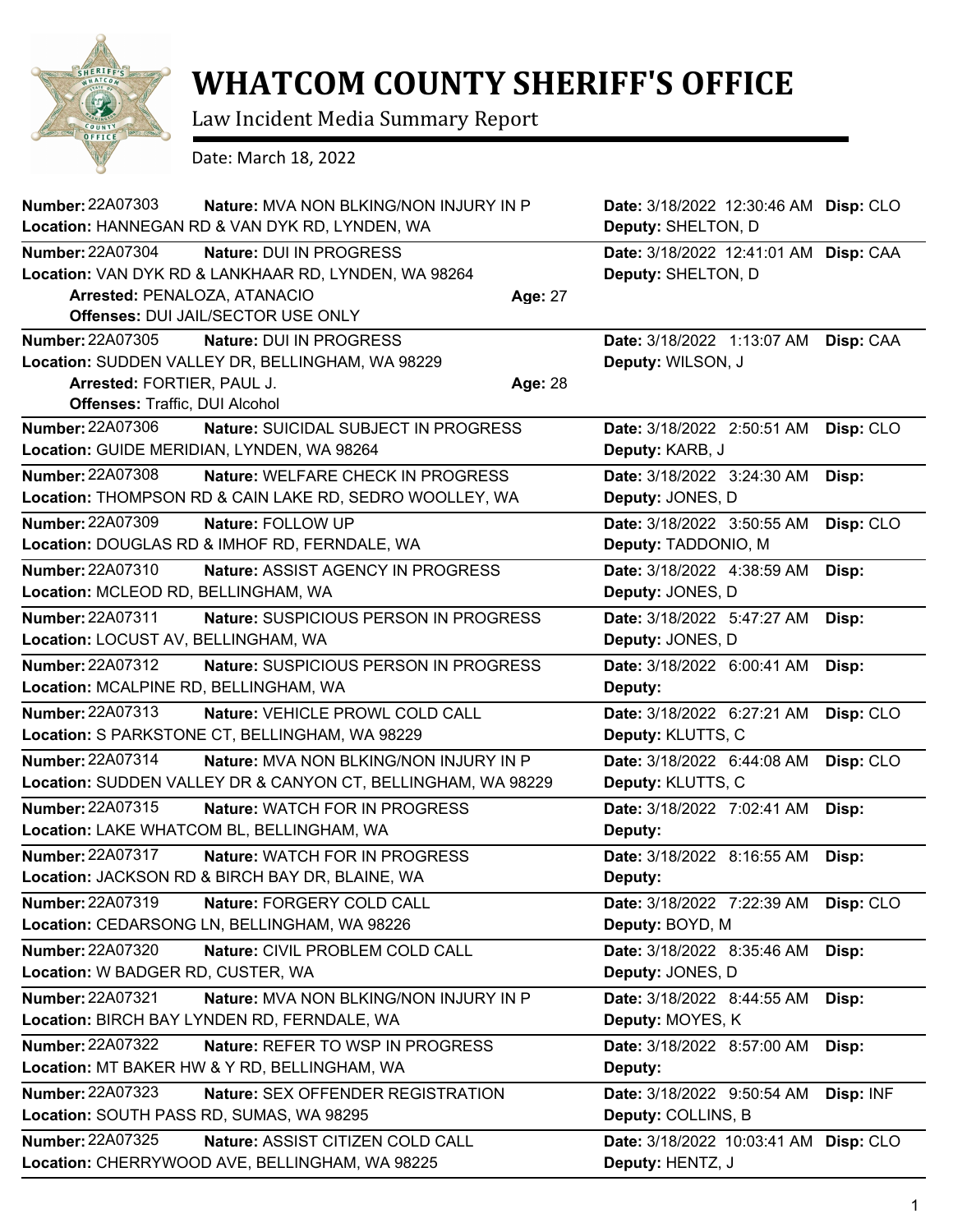| <b>Number: 22A07326</b>                                      | <b>Nature: WATCH FOR IN PROGRESS</b>                           | Date: 3/18/2022 10:08:21 AM Disp:                 |           |
|--------------------------------------------------------------|----------------------------------------------------------------|---------------------------------------------------|-----------|
|                                                              | Location: MT BAKER HW & MISSION RD, BELLINGHAM, WA             | Deputy:                                           |           |
| <b>Number: 22A07328</b>                                      | Nature: SEX OFFENDER REGISTRATION                              | Date: 3/18/2022 10:24:53 AM Disp: CLO             |           |
|                                                              | Location: BRACKEN PL, BELLINGHAM, WA 98229                     | Deputy: KLUTTS, C                                 |           |
| Number: 22A07331                                             | Nature: LANDLORD TENANT DISPUTE IN PRO                         | Date: 3/18/2022 10:40:11 AM Disp: CLO             |           |
| Location: BLAINE RD, BLAINE, WA 98230                        |                                                                | Deputy: HAGGITH, J                                |           |
| Number: 22A07337                                             | Nature: SUSPICIOUS PERSON IN PROGRESS                          | Date: 3/18/2022 11:48:38 AM Disp: CLO             |           |
|                                                              | Location: KENDALL RD, MAPLE FALLS, WA 98266                    | Deputy: HAGGITH, J                                |           |
| Number: 22A07338                                             | <b>Nature: MENTAL IN PROGRESS</b>                              | Date: 3/18/2022 11:48:01 AM Disp: CLO             |           |
|                                                              | Location: GOLDEN VALLEY DR, MAPLE FALLS, WA 98266              | Deputy: KLUTTS, C                                 |           |
| Number: 22A07340                                             | Nature: DRUGS IN PROGRESS                                      | Date: 3/18/2022 12:11:37 PM Disp:                 |           |
| Location: LYNWOOD DR, FERNDALE, WA                           |                                                                | Deputy: HAGGITH, J                                |           |
| <b>Number: 22A07341</b>                                      | Nature: CIVIL PROBLEM IN PROGRESS                              | Date: 3/18/2022 12:18:20 PM Disp:                 |           |
| Location: HARBOR DR, BLAINE, WA 98230                        |                                                                | Deputy: JONES, D                                  |           |
| Number: 22A07343                                             | Nature: WELFARE CHECK IN PROGRESS                              | Date: 3/18/2022 12:57:06 PM Disp: CLO             |           |
|                                                              | Location: ALDERGROVE RD, FERNDALE, WA 98248                    | Deputy: HAGGITH, J                                |           |
| <b>Number: 22A07344</b>                                      | Nature: SUSPICIOUS CIRCUMSTANCES COLD                          | Date: 3/18/2022 1:00:29 PM                        | Disp:     |
|                                                              | Location: EVERGREEN LN, POINT ROBERTS, WA                      | Deputy: JONES, D                                  |           |
| Number: 22A07345                                             | Nature: SUSPICIOUS CIRCUMSTANCES COLD                          | Date: 3/18/2022 1:13:57 PM                        | Disp: CLO |
| Location: MISTY LN, BELLINGHAM, WA 98226                     |                                                                | Deputy: HENTZ, J                                  |           |
| <b>Number: 22A07346</b>                                      | Nature: SUSPICIOUS VEHICLE IN PROGRESS                         | Date: 3/18/2022 1:14:48 PM                        | Disp: CLO |
|                                                              | Location: LAKE LOUISE DR, BELLINGHAM, WA 98229                 | Deputy: KLUTTS, C                                 |           |
| <b>Number: 22A07347</b>                                      | Nature: DOMESTIC ORDER VIOL IN PROGRES                         | Date: 3/18/2022 1:22:21 PM                        | Disp: CAA |
|                                                              | Location: CLEAR LAKE CT, BELLINGHAM, WA 98229                  | Deputy: KLUTTS, C                                 |           |
| Arrested: OCONNELL, TIMOTHY J.                               | Age: 63                                                        |                                                   |           |
|                                                              |                                                                |                                                   |           |
| <b>Offenses: Violation Court Order DV</b>                    |                                                                |                                                   |           |
| Number: 22A07350                                             | Nature: SEX OFFENDER REGISTRATION                              | Date: 3/18/2022 2:22:00 PM                        | Disp: CLO |
|                                                              | Location: HARVEST WAY, BELLINGHAM, WA 98226                    | Deputy: HENTZ, J                                  |           |
| Number: 22A07352                                             | Nature: PROPERTY FOUND IN PROGRESS                             | Date: 3/18/2022 2:43:58 PM                        | Disp: CLO |
|                                                              | Location: COTTONWOOD AVE, BELLINGHAM, WA 98225                 | Deputy: HENTZ, J                                  |           |
| Number: 22A07353                                             | Nature: IMPOUND PRIVATE IN PROGRESS                            | Date: 3/18/2022 2:46:12 PM Disp:                  |           |
|                                                              | Location: RAINBOW DR, SEDRO WOOLLEY, WA                        | Deputy:                                           |           |
| Number: 22A07355                                             | Nature: PROPERTY LOST COLD CALL                                | Date: 3/18/2022 2:46:35 PM                        | Disp: CLO |
|                                                              | Location: BACK ACRE RD, EVERSON, WA 98247                      | Deputy: BOYD, M                                   |           |
| Number: 22A07356<br>Location: MT BAKER HWY, DEMING, WA 98244 | Nature: TRESPASS COLD CALL                                     | Date: 3/18/2022 3:21:55 PM<br>Deputy: WRIGHT, M   | Disp: CLO |
| <b>Number: 22A07357</b>                                      |                                                                |                                                   |           |
|                                                              | Nature: FOLLOW UP<br>Location: GRAND AVE, BELLINGHAM, WA 98225 | Date: 3/18/2022 3:36:18 PM<br>Deputy: HEINRICH, C | Disp: CAA |
| Arrested: WALLING, AARON M.                                  | Age: 20                                                        |                                                   |           |
| <b>Offenses: In From Court</b>                               |                                                                |                                                   |           |
| Number: 22A07358                                             | Nature: ALARM AUDIBLE IN PROGRESS                              | Date: 3/18/2022 3:44:57 PM                        | Disp:     |
| Location: SALASHAN PK, FERNDALE, WA                          |                                                                | Deputy:                                           |           |
| Number: 22A07359                                             | Nature: SECURITY CHECK IN PROGRESS                             | Date: 3/18/2022 3:47:32 PM                        | Disp:     |
| Location: MT BAKER HW, DEMING, WA                            |                                                                | Deputy:                                           |           |
| Number: 22A07361                                             | Nature: TRAFFIC HAZARD IN PROGRESS                             | Date: 3/18/2022 4:28:46 PM                        | Disp: CLO |
|                                                              | Location: CAIN LAKE RD & CAMP 2 RD, SEDRO WOOLLEY, WA 98284    | Deputy: SLYTER, C                                 |           |
| <b>Number: 22A07362</b>                                      | Nature: LANDLORD TENANT DISPUTE COLD C                         | Date: 3/18/2022 4:32:00 PM                        | Disp:     |
| Location: E AXTON RD, BELLINGHAM, WA                         |                                                                | Deputy: SLYTER, C                                 |           |
| Number: 22A07363                                             | Nature: ASSIST AGENCY IN PROGRESS                              | Date: 3/18/2022 4:52:39 PM                        | Disp:     |